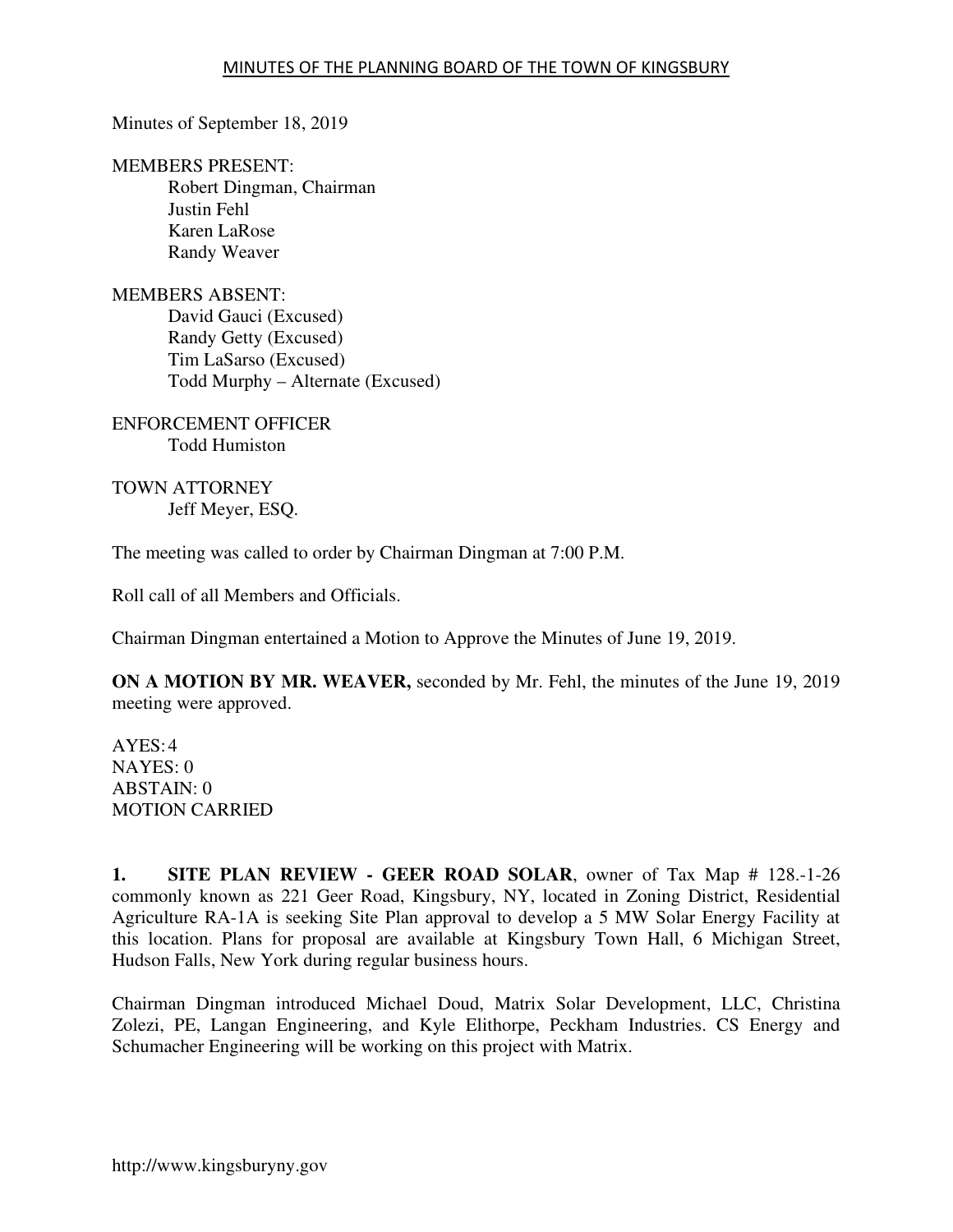## MINUTES OF THE PLANNING BOARD OF THE TOWN OF KINGSBURY

Planning Board Meeting September 18, 2019 Page 2 of 3

Chairman Dingman questioned Mr. Doud if he was representing Peckham Industries.

Mr. Doud stated this is Matrix project. They will be leasing the property from Peckham Industries. Matrix has been working with Peckham's since 2017 on this project. They are ready to start moving forward.

Mr. Doud stated he is here tonight to introduce this project. They are at a point where Matrix is ready to talk about it. Initially Mr. Doud thought this was an introductory meeting and know understands it was noticed as a Public Hearing.

Mr. Doud stated normally he would have his materials further advanced.

Chairman Dingman stated he will open the Public Hearing and it will be kept open for future meetings.

Mr. Doud stated he likes to make contact with the neighbors before the Public Hearing so that he can show them what this project will be.

Mr. Doud gave a high-level presentation of how the project works, who they are, what and how community solar works and how it will operate. At this time there is 197 acres they will be leasing.

Mr. Doud stated they are requesting four (4) lot subdivision from the property. He is hoping to be able to have the subdivision application done at the same as the solar project. They are required to follow the Public Service Commissions guidelines. In order to follow the guide lines, they needed a four (4) lot subdivision approval as well. Each lot will have its own system.

The two abandoned houses on the property are owned by Peckham and will be taken down if possible.

Mr. Doud stated they have a lease already in place with Peckham.

Discussion ensued among the Board with questions addressed by the Applicant.

**2. PRELIMINARY - BRUMMERS UNLIMITED SALES & SERVICE,** contract vendee of Tax Map # 121.-1-17.5, 121.-1-17.6, 121.-1-17.7, commonly known as 4234 State Route 4, Kingsbury, NY, located in Zoning District Com-1A/Commercial District is seeking Site Plan approval for a for a proposal Trailer Display Lot Business at this location. This action is pursuant to the provisions of Chapter 280, Article VI, Section 280-23 G District Regulations of the Town of Kingsbury Code, New York.